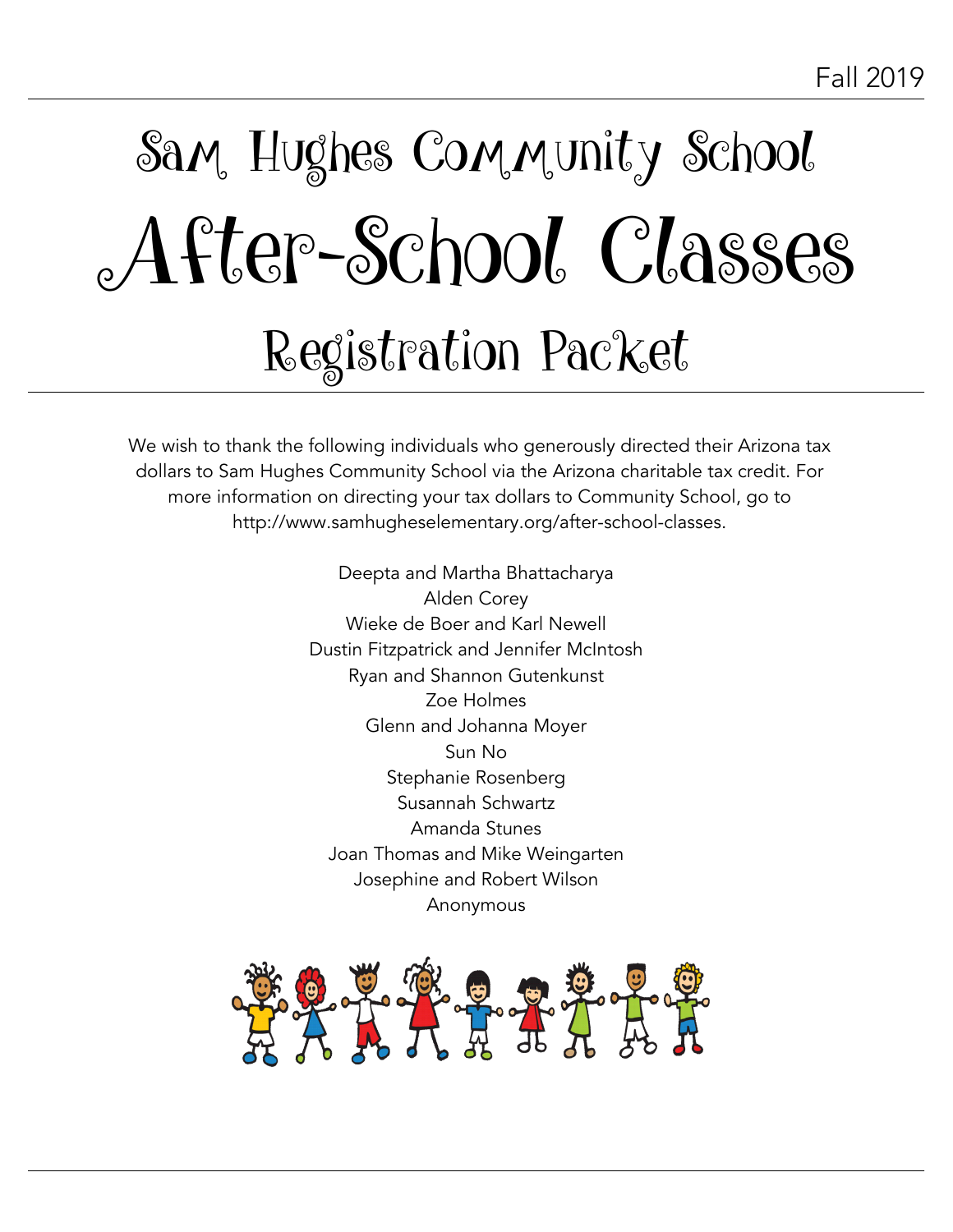# **From the parent who led the effort to bring back Community School...**

Here we are, Registration 2019! Back when we started this effort in December 2018, Registration 2019 was only a remote possibility. Now it's reality. So many people got us here. I want to highlight a few of them. In chronological order, they are:



- The parents, grandparents and community leaders -- all 180 of them -- who signed our letter to Superintendent Trujillo asking that Community School be brought back. You signed on in your multitudes and it mattered.
- Two parents, Johanna Moyer and Lisa Dollinger, who missed their true calling as lobbyists.
- Reem Kievit and Andrea Hudson of the TUSD Community Education department, who shared our vision for exceptional, affordable enrichment.
- Leslie Edwards and the Educational Enrichment Foundation, for tremendous help with our fundraising effort and for advice and encouragement throughout.
- Our instructors and coordinator, who endured a lengthy TUSD hiring process while keeping their good humor.
- Our donors who contributed their Arizona tax dollars to Community School via the charitable tax credit. You were the last piece in the puzzle. You got this program off the ground and then made it affordable.

I also want to thank the many other folks who helped in ways big and small as we were working to make this new program a reality. You are awesome!

Finally, I'm old enough to remember that Kevin Costner said a great many profound things in 1980s movies. Perhaps the most profound was, "If you build it, they will come." TUSD has worked with us in good faith to create this program. Now it's our turn to emerge from behind some ears of corn and give it a try! I'm excited for this first session of Community School, and eager to build it into an ever-better program year by year. Go Huskies!

<Insert Husky Howl here>,

#### Josie Wilson

Parent of Second Grader Sylvia josephine.h.wilson@gmail.com

# **From the new coordinator of Sam Hughes Community School...**

#### Hello Huskies!

Let me first introduce myself: I am the new coordinator for Community School at Sam Hughes. I graduated from U of A in 2015 with a degree in anthropology and linguistics. I'm now pursuing a PhD in educational psychology, also at U of A.



While I'm new to TUSD and new to the school, I'm not new to working with elementary school kids. For the past three summers, I've worked planning and teaching enrichment activities for Cat Camp for Kids, a summer camp run by the Hermitage No-Kill Cat Shelter. I love spending time with kids and am eager to get to know everyone in this school community. Once classes start, I will be here every day from 2- 4 p.m. (1-3pm on Wednesdays). Please feel free to introduce yourself.

Now on to the main event! I am happy to welcome you to the relaunch of Community School at Sam Hughes. This exciting new version of Community School offers so many fun and affordable after-school enrichment classes. In this packet, you will find the course schedule, the course descriptions and directions on how to register for these classes. If you have any questions, please feel free to contact me. I hope to see you on registration day!

Warmly,

#### Lauren Clough

Coordinator Sam Hughes Community School samhughesclasses@gmail.com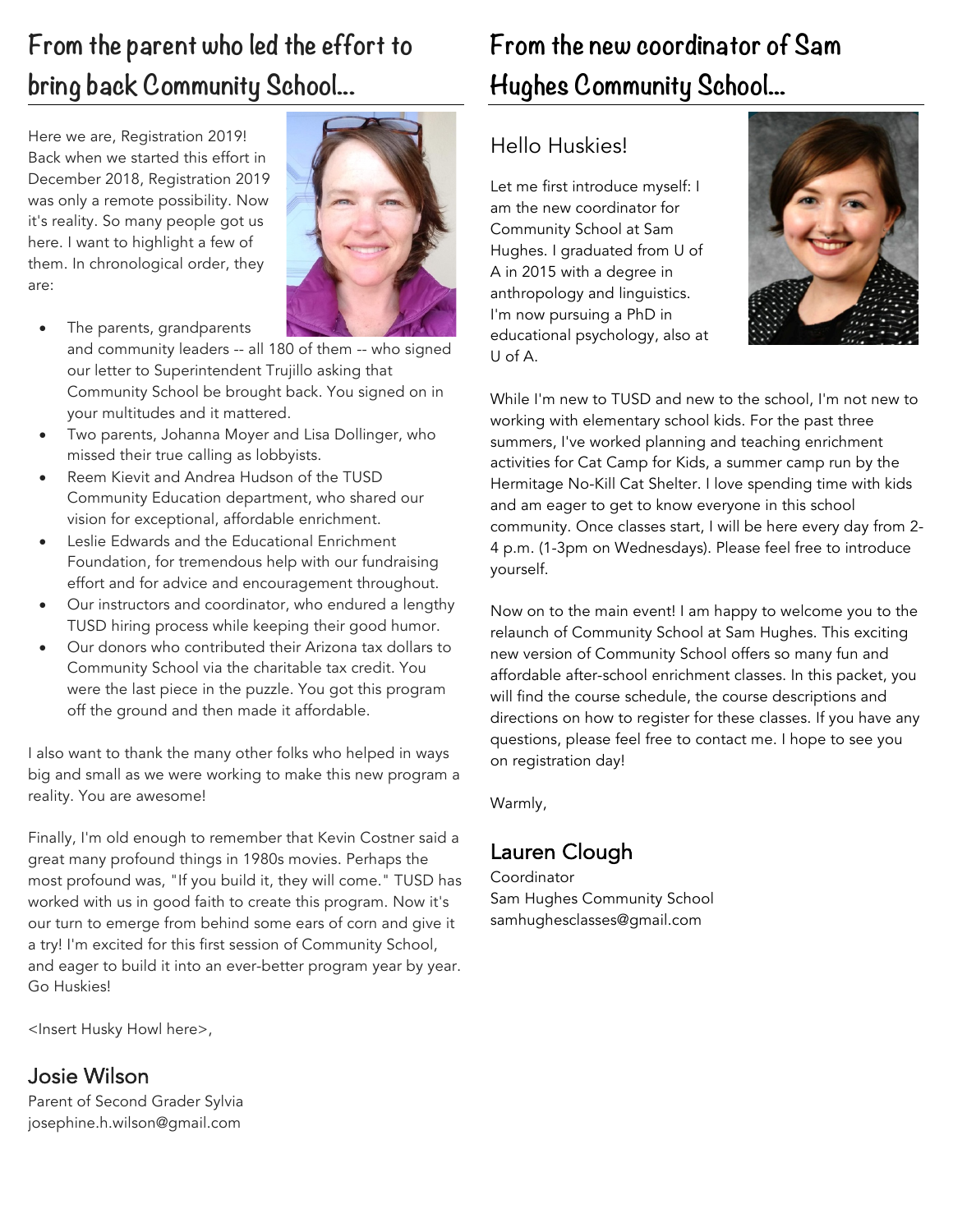### **Dates and Times**

Classes start Thursday, October 17, and run through Monday, December 16. Classes run from 2:45 p.m. to 4 p.m. The Wednesday schedule is 1:45 p.m. to 3 p.m. Please note that there are no classes on:

- November 11 (Veterans Day)
- November 28-29 (Thanksgiving)

# **How To Sign Up**

Enrollment occurs on a first-come, first-served basis. The first opportunity to enroll is at our in-person sign-up dates in the Sam Hughes library:

- Thursday, September 19, 7:30 a.m. to 9 a.m.
- Friday, September 20, 3 p.m. to 5 p.m.

Please come with your registration form filled in. We accept cash or check. Make your check out to "Sam Hughes Community School." Write your child's full name on the face of your check. We hope to offer additional payment options in the future.

Most classes need an enrollment minimum of ten students or they are in danger of being cancelled. If the enrollment max has been met, students will be placed on a waiting list. Grade ranges for each class have been intentionally set, often for pedagogical reasons or instructor preference. We cannot guarantee enrollment in any class, nor do we "hold" spots for future sessions.

If you are unable to appear at these times, you can give your filled-in enrollment form and your check to another parent (a proxy parent) to enroll on your behalf. We recommend that you allow your proxy to fill out the amount on the check as it is possible that one of your preferred classes is full or that your first and second choice classes cost different amounts.

After September 20, you may drop your registration form and check off at the school office. We will indicate which classes are full and which still have openings on a daily basis at http://www.samhugheselementary.org/after-schoolclasses In the future we hope to be able to offer online registration options.

# **Cost**

Each class has its tuition indicated in the course schedule. Some classes are more expensive because they run longer (robotics), because they are taught by an outside vendor (capoeira and drama) or because they have a small class size (xeriscaping). German costs less because of a long-standing arrangement with U of A in which German Studies majors teach at Sam Hughes for course credit. There are no refunds for Community School courses. However, your child can switch to another subject as space allows.

### **School Dismissal**

At school dismissal, all Community Schools students will meet in the courtyard for their healthful snack. Please make sure that your student(s) knows to meet in the courtyard for snack time. Younger students will be picked up from their classroom.

### **Pick-Up Procedures**

Please indicate on the registration form if your child is walking/biking home, has parent pick-up, or attends Crew Club. For parent pick-up, parents and guardians should pick up students in the classroom promptly at 4 p.m. (3 p.m. Wednesdays). Please bring identification for the first couple sessions while instructors and parents get to know one